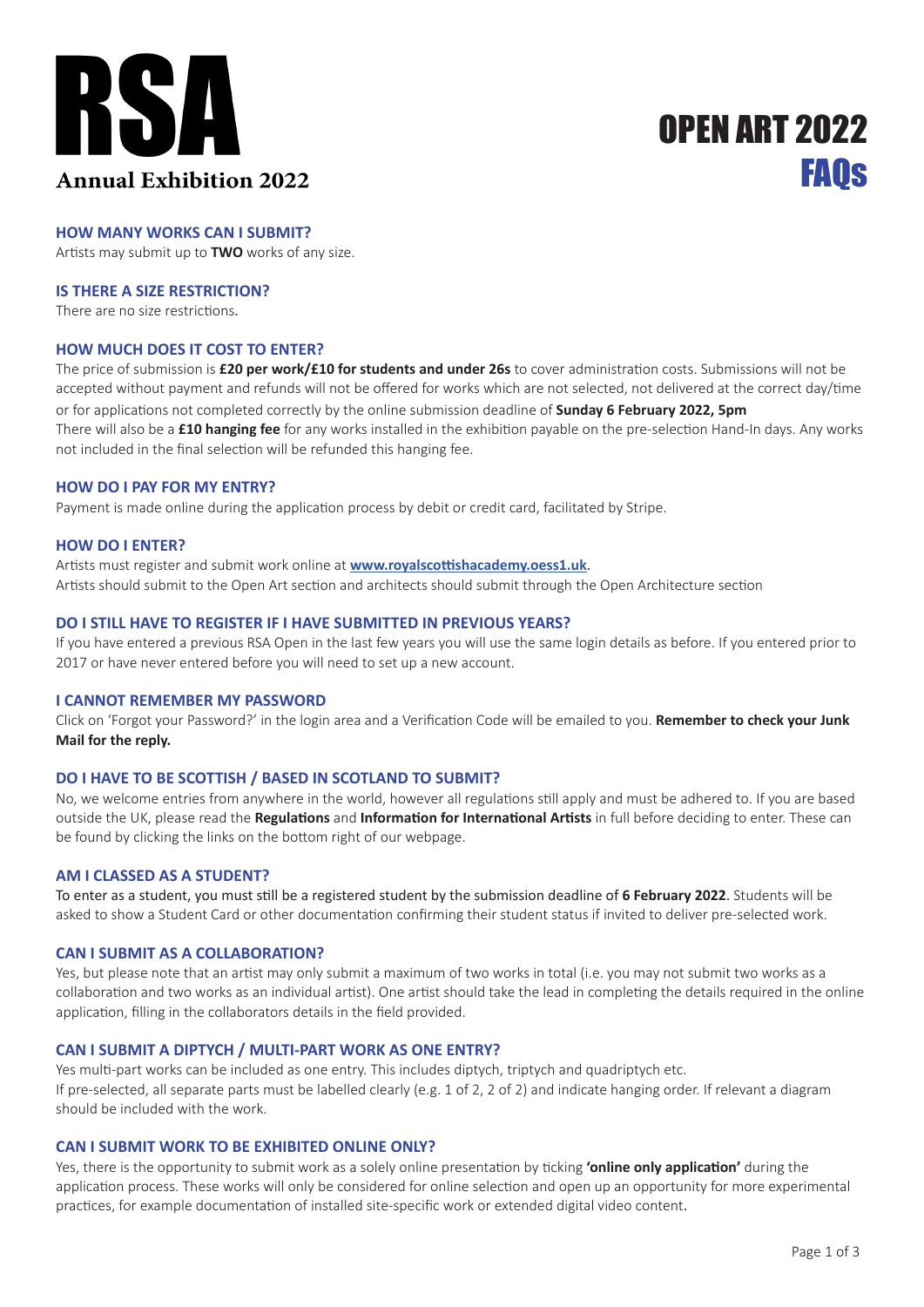## **CAN I SUBMIT A PRINT OF AN ORIGINAL PAINTING?**

No, while we welcome original prints (linocut, etching, lithography, etc) we do not accept digital reproductions of original paintings/drawings. Digital/giclée prints of original photography and original digital compositions are accepted.

## **HOW MANY IMAGES OF EACH WORK CAN I SUBMIT?**

You are required to submit ONE image of each work; however, you can upload an additional two images to show different angles/ views if you feel this is necessary. Please ensure that you use good quality images do justice to your work and that adhere to the specifications noted on the submission website.

## **WHAT KIND OF IMAGE / FILE SHOULD I UPLOAD?**

Your images should be good quality and represent the work well. Images should be Jpeg or PNG files and should be over 1MB but not exceed a maximum 5MB.

## **MY IMAGE WON'T UPLOAD**

- Check image is a Jpeg or PNG other file types may not upload.
- Check file size the time it takes for images to upload may vary depending on your browser settings and internet speed, so please be patient and resize your image if necessary.
- There are many ways to resize images- here are a few ways:
	- 1. Resize on PC: Open your JPEG in Paint. Click 'Resize' near the top right of the page. In the window that opens select 'Pixels' then change the longest side to around 1600 pixels (or smaller). Ensure that 'Maintain aspect ratio' is ticked so that the other side adjusts automatically. Click 'OK' then save your re-sized JPEG as a copy.
	- 2. Resize on Mac: Follows these instruction www.wikihow.com/Resize-Pictures-(for-Macs). When you get to step 6 change 'cm' box to 'pixels'. Set your longest side to 1600 pixels. The other side should automatically re-scale proportion ally if you have 'Save Proportionally' ticked. Save this as a copy.
	- 3.Resize on IPad/IPhone: Follow these instructions www.iosappweekly.com/resize-photos-iphone-ipad/
	- 4. If these options do not work, try searching online for how to resize an image using your specific device or use a free online photo editing tools.

#### **SHOULD MY SIZE HEIGHT / WIDTH / DEPTH INCLUDE FRAMING?**

Yes, when completing dimensions please include the full outer frame size of the artwork. Dimensions should be given in centimetres.

## **DO I HAVE TO INCLUDE THE FRAME IN MY PHOTOGRAPH?**

No, your frame does not have to appear as your first/main photograph, but ideally you should make use of the additional two images to add a view with the frame or a close-up of it.

## **CAN I EDIT MY APPLICATION?**

Yes, you can log back into your account and edit your application and personal details as often as you like until you have either 'confirmed' the application or the deadline has passed. Please note that even if you have clicked 'Confirm', there is the option to 'Unconfirm' and make amendments until the submission deadline.

## **HOW DO I SUBMIT A VIDEO/AUDIO WORK?**

Video/audio works cannot be uploaded directly to the application site. You should upload your work onto another site such as Vimeo or YouTube and enter the URL in the relevant section in the Artwork Details. If your work is password protected please include the password in the field provided. You will still be asked to upload a static image which should be a still from the video or and image to describe the audio work.

#### **HOW DO I FIND OUT IF I AM PRE-SELECTED?**

Log back into the submission site from midday on **9 March** to see if your work(s) have been pre-selected. **Please note, you will not be emailed directly, you must remember to log back in on this date.** If you have submitted more than one work please check the thumbnails at the bottom of the notification message to check if only one or both of your works have been pre-selected.

## **IF I AM PRE-SELECTED WILL MY WORK BE SHOWN ONLINE?**

Yes, this year **all work that is pre-selected will be included in our online exhibition**, though it may not be included in the physcial hang. There will be a final selection when the work is delivered to the RSA to decide which works will be included in the physical show.

#### **IF MY WORK DOESN'T MAKE THE FINAL SELECTION DO I NEED TO COLLECT IT FROM THE GALLERY?**

Pre-selected work delivered to the gallery **will not need to be collected until the end of the exhibition**. Work which is not included in the final selection will be stored in the gallery until the end of the exhibition and if sold online during this time will be collected by the buyer.